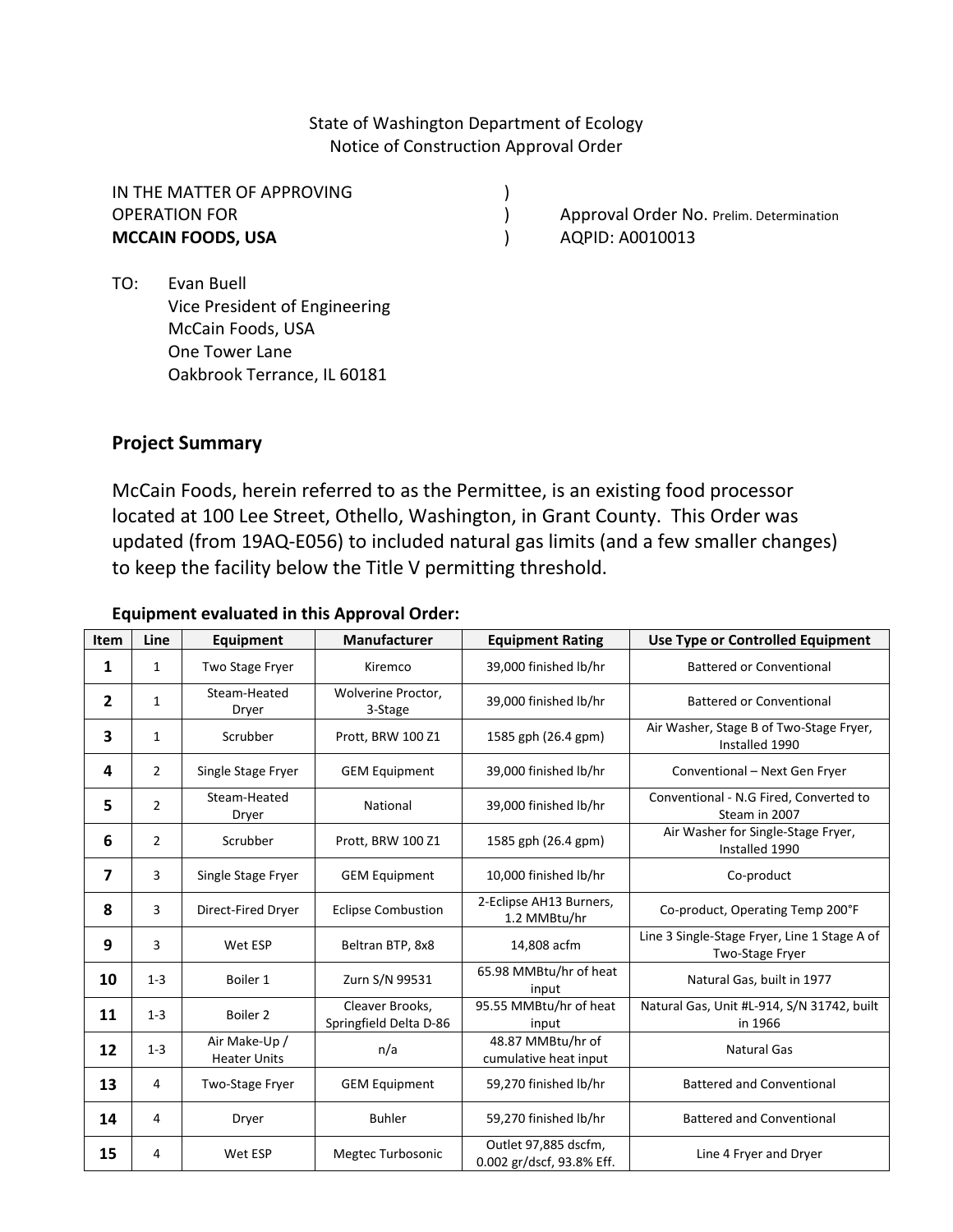| Item | Line | <b>Equipment</b>          | <b>Manufacturer</b>              | <b>Equipment Rating</b>                               | Use Type or Controlled Equipment |
|------|------|---------------------------|----------------------------------|-------------------------------------------------------|----------------------------------|
| 16   | 4    | Boiler 3                  | Cleaver Brooks.<br>NB-300D-65    | 97.6 MMBtu/hr of heat<br>input                        | Natural Gas / Biogas             |
| 17   | 4    | Flare                     | Shand & Jurs, 97300T<br>or Varec | 850 scfm of Biogas                                    | <b>Biogas</b>                    |
| 18   | 4    | Scrubber                  | <b>MVTechnologies</b>            | $H2S$ at 200ppm or less                               | Remove $H_2S$ from Biogas        |
| 19   | 4    | <b>Air Handling Units</b> | n/a                              | 65.35 MMBtu/hr of<br>cumulative heat input or<br>less | Natural Gas                      |
| 20   | n/a  | <b>Backup Generator</b>   | Cummins NTA-855-<br>G2           | 465hp                                                 | $n/a$ – exempt                   |
| 21   | n/a  | <b>Backup Generator</b>   | Caterpillar C9                   | 480hp                                                 | $n/a$ - exempt                   |

### **LEGAL AUTHORITY**

The emissions from the proposed project/modification have been reviewed under the legal authority of RCW 70A.15.2210 and the applicable rules and regulations adopted thereunder. The proposed project/modification, if operated as specified, will be in accordance with applicable rules and regulations, as set forth in Chapter/Chapters 173-400 WAC and 173-460 WAC and the operation thereof, at the location proposed, will not result in ambient air quality standards being exceeded.

**Therefore, it is ordered** that the project, as described in the Notice of Construction (NOC) application and/or in the plans, specifications, and other information submitted to the Washington State Department of Ecology (Ecology), is approved for construction and operation provided the following conditions are satisfied:

### **ADMINISTRATIVE**

Upon issuance of this Approval, the previously issues Order No. 19AQ-E056 is rescinded and replaced by the terms and conditions of this Approval Order No. **DRAFT**.

# **APPROVAL CONDITIONS**

### **1) OPERATING LIMITATIONS – Production Lines 1 thru 3**

- **a)** Production lines 1-3 has three potato product frying lines, and natural gas fired boilers, dryers, and air make-up units that collectively are rated at 294.4 million BTUs per hour heat input.
- **b)** The potato product frying lines are controlled by either a scrubber or a wet electrostatic precipitator (Wet ESP).
- **c)** In order to limit particulate matter emissions to no more than 92 tons per calendar year, particulate matter emissions from the units described above must be determined by the following calculational method: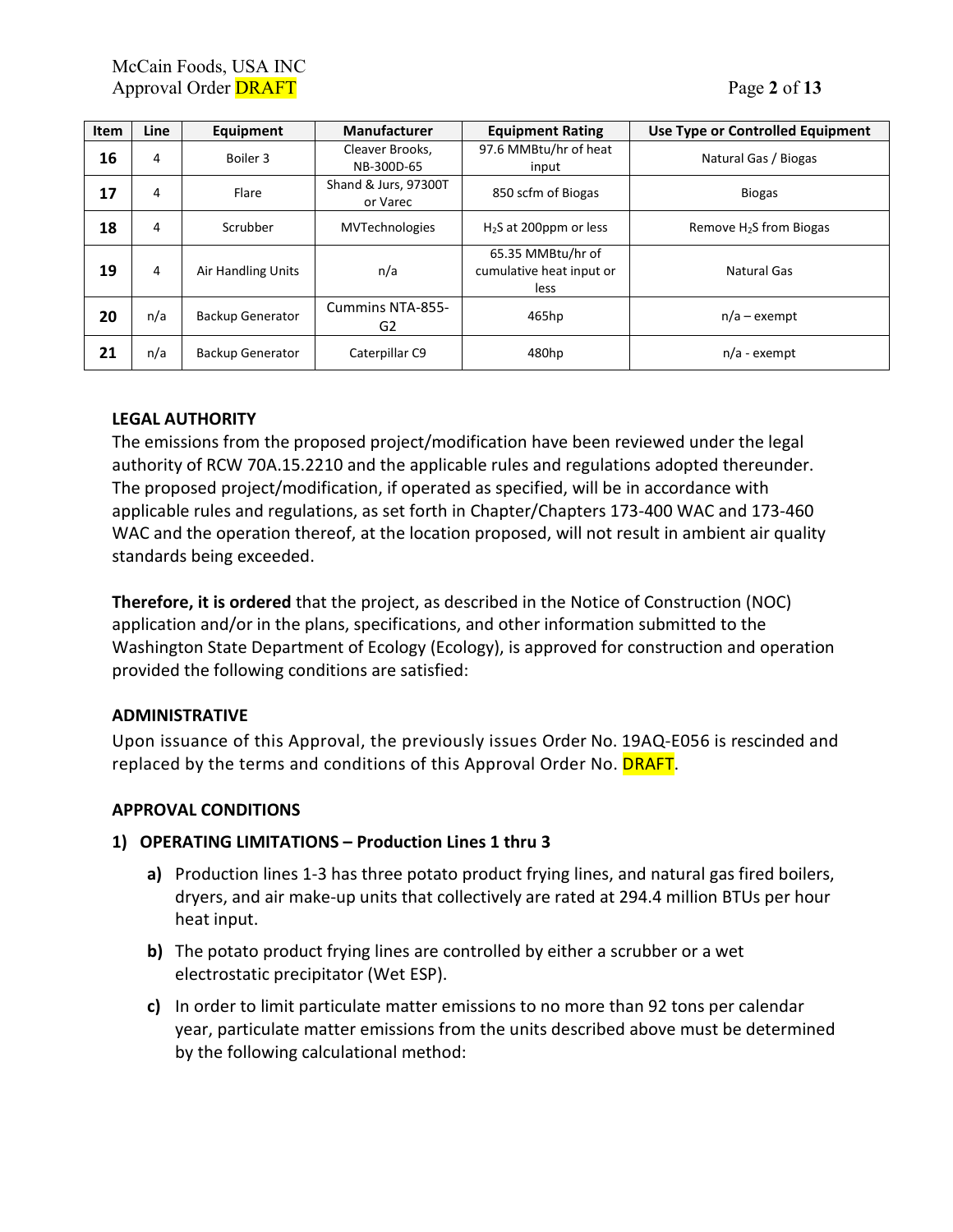≥ *tons PM calendar year* 92

$$
\left[\frac{\text{(Batter Product} + Co - Product tons)* (0.062 lbs PM/ton of Batter or Co - Product)}{(2,000 lbs/ton)}\right]
$$
  
+ 
$$
\left[\frac{\text{(Batter Product tons)* (0.047 lbs PM/ton Batter to Fryer #1)}}{(2,000 lbs/ton)}\right]
$$
  
+ 
$$
\left[\frac{\text{(Conventional Fryer #1 + #2 Product tons)* (0.0906 lbs PM/ton of Conventional)}{(2,000 lbs/ton)}\right]
$$
  
+ 
$$
\left[\frac{\text{(Batter + Co - product + Conventional Pr oduct tons)* (0.25 lbs PM/finished ton)}{(2,000 lbs/ton)}\right]
$$
  
+ 
$$
\left[\frac{\text{(MMft **3 Natural Gas)* (13.75 lbs PM/MMft **3 Natural Gas)}}{(2,000 lbs/ton)}\right]
$$

- **d)** The permittee has requested that Ecology limit the above described fryers' production of finished product and the natural gas combustion units' use of natural gas for a potential to emit particulate matter and nitrogen oxide to a level agreed to by the permittee and Ecology.
- **e)** The scrubbers and the Wet ESP must be in operation whenever the fryer lines are in service.
- **f)** Usage of natural gas is be limited to 1,340,566 MMBtu per calendar year.
- **g)** The amount of finished batter, co-product and conventional product from the fryers and amount of product processed by the dryers must be determined based upon production records. The quantity of natural gas used on an annual basis must be calculated and reported based upon direct fuel meter and totalizer readings, or by purchase and inventory records using natural gas supplier documents. The quantity of finished product from the fryers and the quantity of natural gas used on an annual basis must be reported within 30 days of the end of the calendar year.
- **h)** The above caps are based upon calculational methods. The 92.5 ton per calendar year emission targets for particulate matter were used for the caps to allow for a 7.5 ton per calendar year buffer between the calculated emissions and the operating permit emissions threshold of 100 tons per calendar year for these pollutants. Adjustments to the caps that will exceed the respective 92.5 ton per year emission targets may be made by issuing another separate Order in accordance with WAC 173-400-091. Issuing another separate Order in accordance with WAC 173-400-091 may be done if more refined calculations or testing is conducted or justification is made that 100 tons per calendar year of either particulate matter or nitrogen oxides would not be exceeded. A Notice of Construction will not be required for this instance if this is the sole reason for requesting a change to the terms of this Order.
- **i)** If the permittee determines they no longer want to limit emissions of particulate matter or nitrogen oxides below the 100 tons per calendar year threshold, they must submit an operating permit application in accordance with Chapter 173-401 WAC.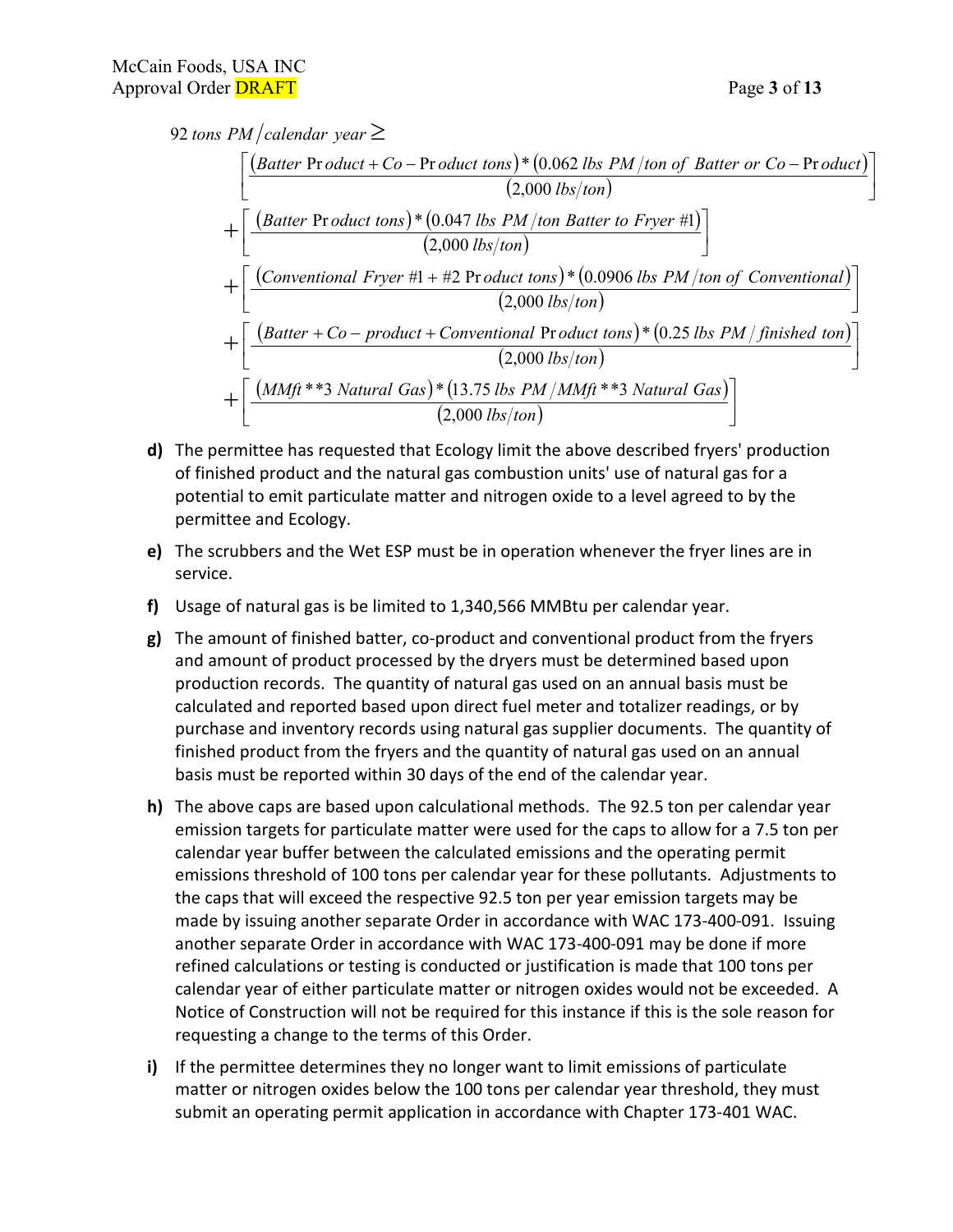Until an operating permit is issued, the permittee will continue to be bound by this Order.

- **j)** Any application form, report, or compliance certification, including the annual production and consumption reports, submitted pursuant to this Order must contain certification by a responsible official of truth, accuracy, and completeness. The certification must state that, based on information and belief formed after reasonable inquiry, the statements and information in the document are true, accurate, and complete.
- **k)** The co-product fryer (item 7) has a maximum rate of 10,000 pounds of finished product per hour.
- **l)** The batter fryer (item 1) has a maximum rate of 50,000 pounds of finished product per hour.
- **m)** Annual production throughput for the co-product fryer (item 7) must be limited to no more than 87.6 million pounds of finished product per calendar year.
- **n)** Annual production throughput for the batter fryer (item 1) must be limited to no more than 438 million pounds of finished product per calendar year.
- **o)** The production line throughputs in Approval Conditions 1(m) and 1(n) must not be exceeded until a new NOC application is submitted to, and approved by Ecology.

### **2) OPERATING LIMITATIONS – Production Line 4**

- **a)** The production capacity of Line 4 is limited to 59,300 pounds of finished product per hour or 519.21 million pounds per year.
- **b)** Boiler 3 (item 16) approved under this order must combust only pipeline quality natural gas and biogas generated onsite.
- **c)** The annual natural gas usage for Boiler 3 (item 16) must be limited to 855,000 MMBtu per year.
- **d)** Records of natural gas usage must be kept as per Approval Condition 9, Monitoring and Recordkeeping.
- **e)** The flare must be operated to assure:
	- **i)** The flare must be operated with a flame present at all times that biogas is sent to the flare.
	- **ii)** A heat sensing device, such as an ultraviolet beam sensor or thermocouple, at the pilot light or the flame itself must be installed and operated to indicate the continuous presence of a flame.
	- **iii)** The continuous presence of a flame must be ensured through use of a supplemental fuel source. Supplemental fuel is limited to propane.
	- **iv)** The presence or absence of a pilot flame must be conspicuously indicated on an accessible control panel located at ground level or in a centralized control room. The presence of a pilot flame must be verified prior to sending biogas to the flare.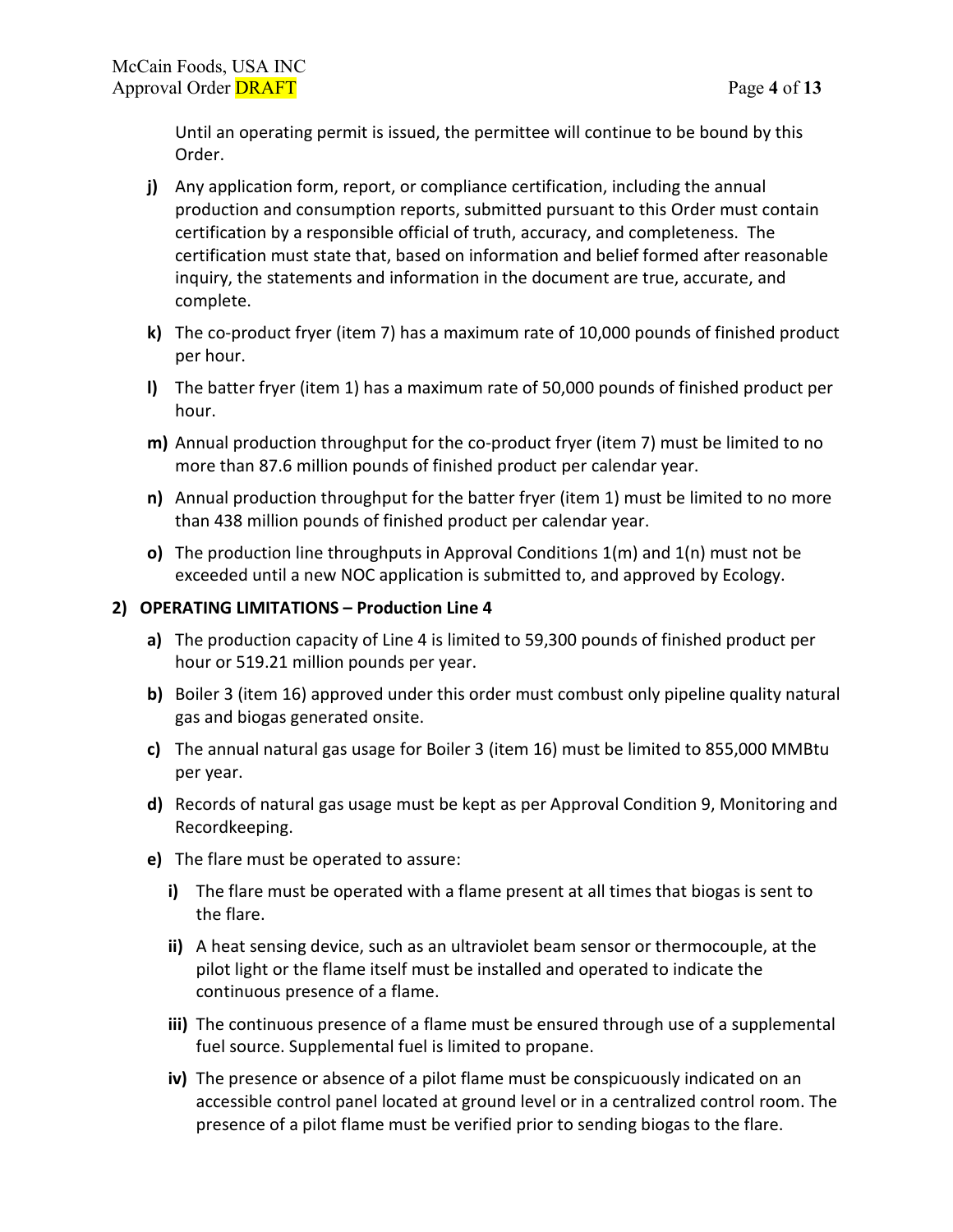- **v)** The flare must be operated to prevent flame-out following the manufacturer's instructions, including but not limited to the auto re-start features and alarm features.
- **f)** The permittee must install a Sulfur Scrubber upstream of the boiler (Boiler #3) and flare, but downstream of biogas generation, before initial commissioning of the boiler and flare to reduce  $H_2S$  emissions.
- **g)** The Wet ESP must be operated at all times to control PM emissions from the two-stage fryer and dryer.
- **h)** The Anaerobic Digester must not be discharged to the ambient air:
	- **i)** Without combustion through the Boiler #3 or the flare, when discharges are preventable by reasonable methods.
	- **ii)** Without H2S removal, when such discharges are preventable by reasonable methods.
- **i)** Odors emanating from the project must be minimized through the use of recognized good practice and procedures.

### **3) EMISSION LIMITATIONS – Production Lines 1 thru 3**

- **a)** Operation of the steam-heated co-product fryer (item 7), the existing batter fryer (item 1) and associated Wet ESP with pre-quench (item 9) section has the potential for emitting the following criteria air pollutants, based on 24 hr/day, 7 day/week, 12 month/year operation: Particulate Matter (PM) - 8.76 tons per year.
- **b)** The co-product fryer (item 7) is heated via an existing steam-heat source, hence there are no new combustion emissions related to heating the fryer.
- **c)** Opacity for the Wet ESP (item 9) must be no more than 10 percent, averaged over a six-minute period, measured using EPA Reference Method 9.
- **d)** PM for the Wet ESP (item 9) must not exceed 0.0262 grains per dry standard cubic foot (filterable + condensable portions), using EPA Reference Method 5 for filterable and Reference Method 202 for condensable.

### **4) EMISSION LIMITATIONS – Production Line 4**

- **a)** The natural gas for the HVAC units (item 19) that have been added for Line 4 is limited to a combined 65.35 MMBtu/hr or 96,900 MMBtu/yr or less.
- **b)** The Line 4 Wet ESP that controls emissions for the two-stage fryer and dryer exhaust must not exceed the following pollutant concentration mass emission limits:
	- **i)** Volatile Organic Compounds (VOCs) monitored at the exhaust stack must not exceed 12.3 pounds per hour.
	- **ii)** Particulate emissions must not exceed 0.010 grains per dry standard cubic foot (filterable + condensable portions), using EPA Reference Method 5 for filterable and Reference Method 202 for condensable, or 1.92 pounds per hour.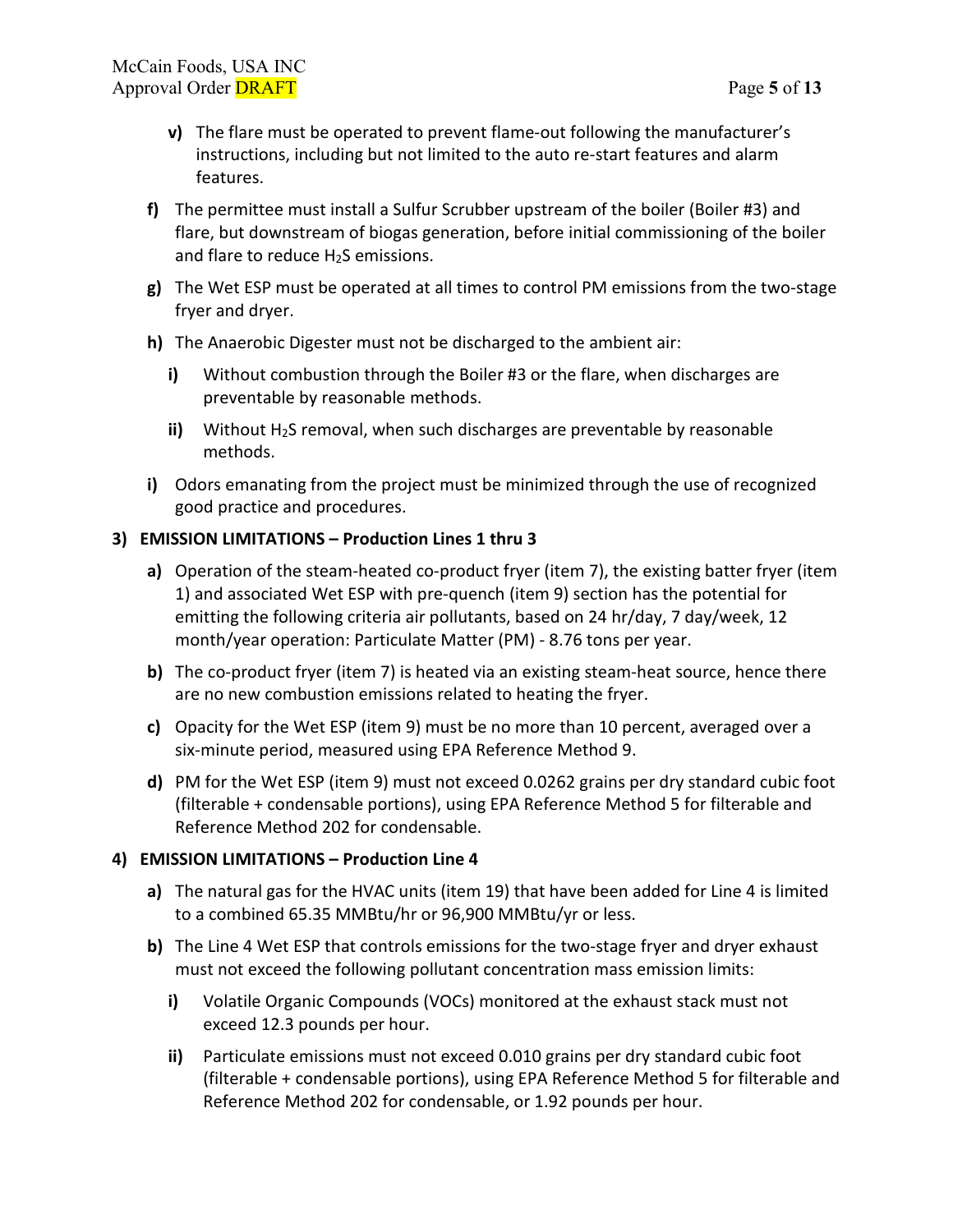- **iii)** Opacity: five percent, averaged over a six-minute interval, measured using EPA Reference Method 9.
- **c)** The flare must only combust biogas from the Anaerobic Digester that is not fed to Boiler 3, and propane as pilot gas. The exhaust must not exceed the following pollutant concentrations, mass emission limits, and visual emission limits:
	- **i)** NOx: 1.26 lb/hr, 4.04 ton/yr measured using EPA Reference Method 7E.
	- **ii)** CO: 1.48 lb/hr, 4.73 ton/yr measured using EPA Reference Method 10.
	- **iii)** Particulate emissions must not exceed 0.010 grains per dry standard cubic foot corrected to 7 percent O2 or 0.48 pounds per hour.
	- **iv)** Volatile Organic Compounds (VOCs) from the burner must not exceed 0.18 pounds per hour.
	- **v)** Sulfur Oxide (SOx) emissions from the burner must not exceed 1.78 pounds per hour.
	- **vi)** Opacity: five percent, averaged over a six-minute interval, measured using EPA Reference Method 9.
- **d)** The sulfur scrubber must maintain an outlet concentration of H2S of 200 ppm or less after scrubber treatment. Source testing under Washington Administration Code (WAC) 173-400-105(4) may be required at Ecology's discretion to verify Scrubber outlet concentration.
- **e)** The 97.6 MMBTU/hr Cleaver Brooks boiler exhaust must not exceed the following pollutant concentrations, mass emission limits, and visual emission limits:
	- **i)** NOx: 30 ppmvd @ three percent  $O_2$ , 3.56 lb/hr, 15.57 ton/yr measured using EPA Reference Method 7E.
	- **ii)** CO: 50 ppmvd @ three percent O<sub>2</sub>, 3.60 lb/hr, 15.78 ton/yr measured using EPA Reference Method 10.
	- **iii)** Particulate emissions from the burner must not exceed 0.010 grains per dry standard cubic foot corrected to 7 percent O2 or 0.73 pounds per hour.
	- **iv)** Volatile Organic Compounds (VOCs) from the burner must not exceed 0.53 pounds per hour.
	- **v)** Sulfur Oxide (SOx) emissions from the burner must not exceed 0.04 pounds per hour when firing on natural gas.
	- **vi)** Opacity: five percent, averaged over a six-minute interval, measured using EPA Reference Method 9.
	- **vii)** The biogas that is fed to the boiler during duel fire a scenario is limited to 850 standard cubic feet per minute averaged over a rolling one hour period, or 325 million standard cubic feet per year.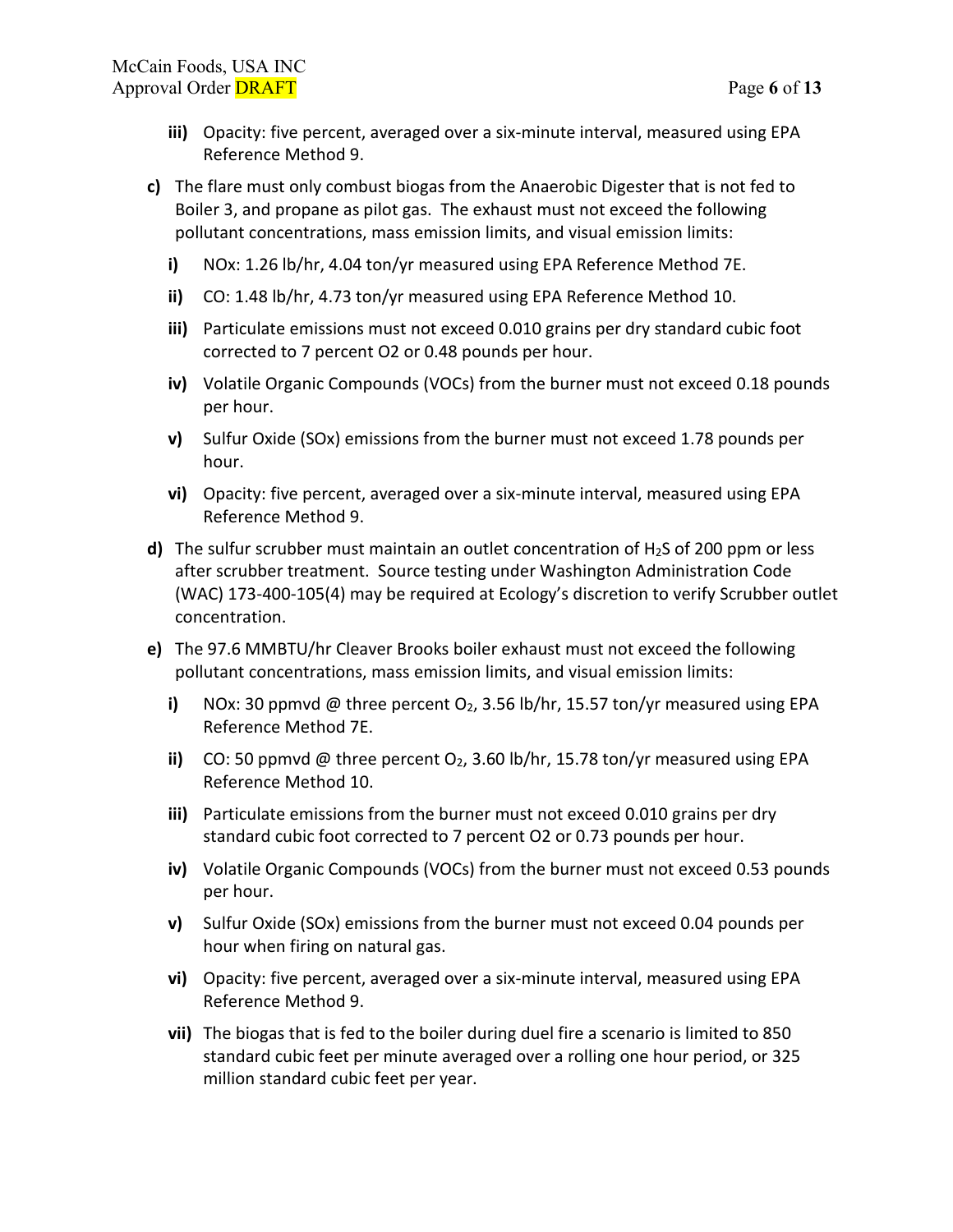**f)** There must be no visible emissions from the boiler, flare, or otherwise generated by the source, at or beyond the property boundary.

### **5) FACILITY WIDE LIMITATIONS**

- **a)** Nitrogen Oxide (NO<sub>x</sub>)emissions are limited to no more than 95 tons per calendar year, based on natural gas usage for the units described above.
- **b)** Natural gas for the units described above must be limited to 2,292,442 million Btu's per calendar year.

### **6) COMPLIANCE TESTING**

- **a)** Periodic combustion analysis of Boiler #3 (item 16) to maintain operational efficiency may be substituted for stack testing. Nitrogen oxides and carbon monoxide combustion analysis measurements, and operational rate in percentage during measurement, must be submitted whenever Ecology requests information for emission inventory. Source testing under Washington Administration Code (WAC) 173-400- 105(4) may be required at Ecology's discretion to verify boiler emission rates.
- **b)** Boiler #3 (item 16) exhaust must be tested and analyzed for NOx, CO, and opacity to demonstrate compliance with emission limits within 180 days of issuance of this Approval Order.
	- **i)** Coordinate with Ecology prior to testing to establish if biogas or natural gas will be used during testing.
	- **ii)** Future testing may be required if Ecology determines it is necessary (WAC 173-400- 105(4)).
- **c)** The Scrubber for Production Lines 1, 2, and 4 must be equipped with instrumentation to monitor the pressure drop across the scrubber, and the liquid flow rate (monitored using pump pressure).
- **d)** Specific Lines 1, 2, and 4 performance testing conditions:
	- **i)** Testing Frequency
		- **(1)** Lines 1, 2, and 4 Scrubbers, PM and VOC, initially within 180 days of issuance of this Approval Order, and every 12 months thereafter.
		- **(2)** Lines 1, 2, and 4 Dryers, PM10, initially within 180 days of issuance of this Approval Order, and once every five years thereafter.
	- **ii)** PM10 emissions must be reported as mass emission rate (lb/hr) and concentration (gr/dscf).
	- **iii)** VOC emissions must be reported as a mass emission rate (lb/hr) and concentration (ppmvd) both corrected to as-propane.
	- **iv)** During testing, the tested production line (Line 1, 2, or 4) must operate at production rates equal to or greater than 90 percent of the maximum permitted production rate.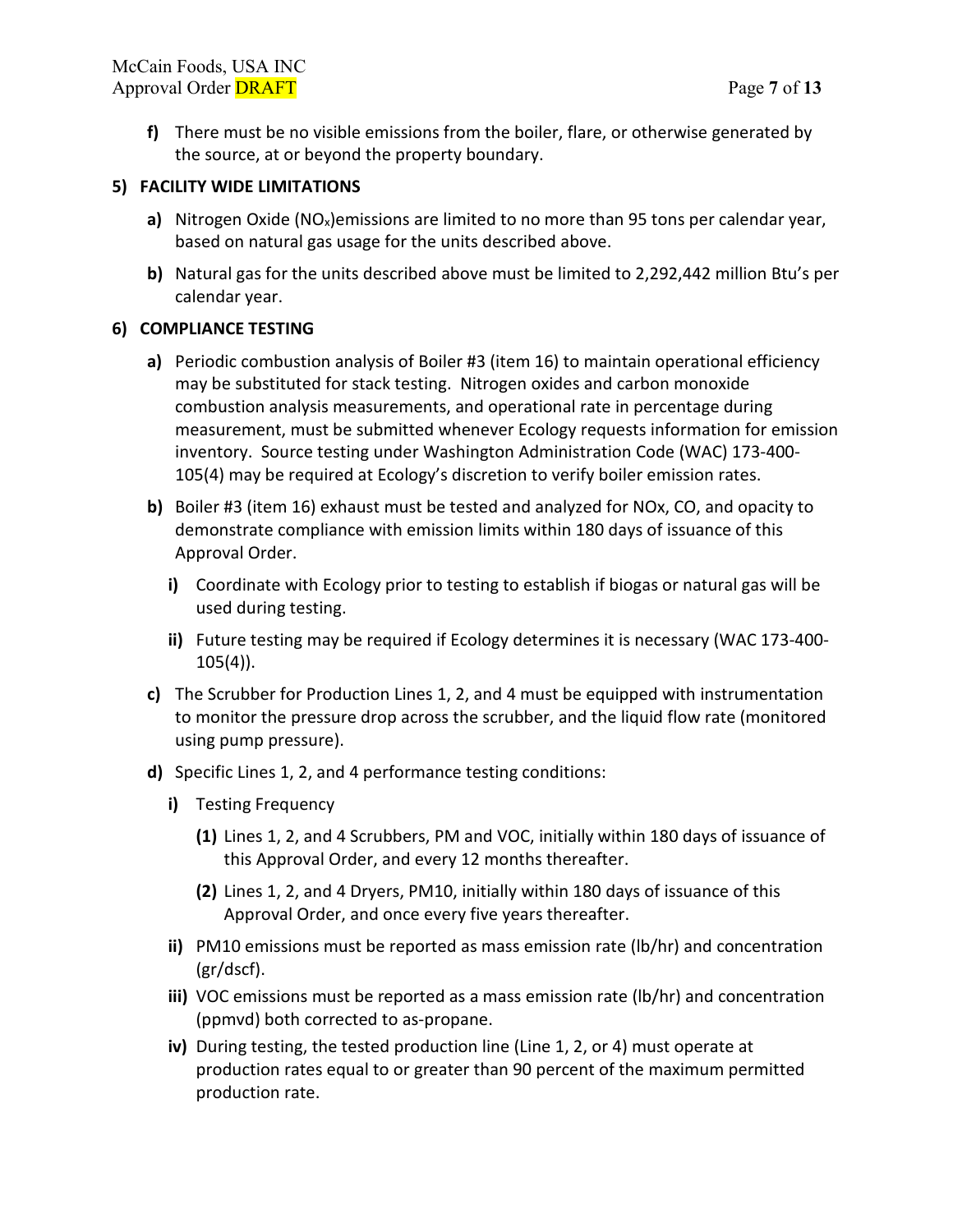- **v)** During testing of Lines 1, 2, or 4, the monitoring data required in Condition 6(c) (pressure drop and liquid flow rates) must be recorded and included in the test report.
- **e)** Specific Line 3 and 4 performance testing conditions for the Wet ESP.
	- **i)** Testing Frequency
		- **(1)** An initial test performed to show compliance with operating limits must be conducted with 180 days from issuance of this Approval Order.
		- **(2)** Periodic testing will be once every five years thereafter.
	- **ii)** During performance testing, the fryers must be operated at production rates of 90- 110 percent of the maximum hourly production rate achieved during the preceding 12-month period.
	- **iii)** During testing, the following WESP operating parameters/characteristics must be recorded:
		- **(1)** Total water flow and water pressure to the WESP.
		- **(2)** Electrical power usage data from the control panel.
		- **(3)** Hourly production rates for both the associated fryers.

### **7) OPERATION and MAINTENANCE (O&M) MANUAL**

- **a)** A site-specific O&M manual for all equipment that has the potential to affect emissions to the atmosphere must be developed and followed. The information generated and collected for the newly installed equipment (items 14 thru 19) must be developed with 90 days of acceptance of this Approval Order. Manufacturers' instructions may be referenced. The O&M manual must be updated to reflect any modifications of the plant or operating procedures. Emissions that result from failure to follow the requirements of the O&M manual or manufacturer's instructions may be considered proof that the equipment was not properly operated, maintained and tested. The O&M manual must at a minimum include:
	- **i)** Normal operating parameters for the pre-quench section and the Wet ESP.
	- **ii)** A maintenance schedule for the pre-quench section and the Wet ESP.
	- **iii)** Monitoring and record keeping requirements for the pre-quench section and the Wet ESP.
	- **iv)** A description of the monitoring procedures for the pre-quench section and the Wet ESP and actions for abnormal pre-quench and Wet ESP control system operation.
	- **v)** Steps taken to ensure the flame from the flare does not become extinguished.

### **8) NOTIFICATIONS and SUBMITTALS**

**a)** Notifications and submittals must be sent to:

### **Washington State Department of Ecology Air Quality Program**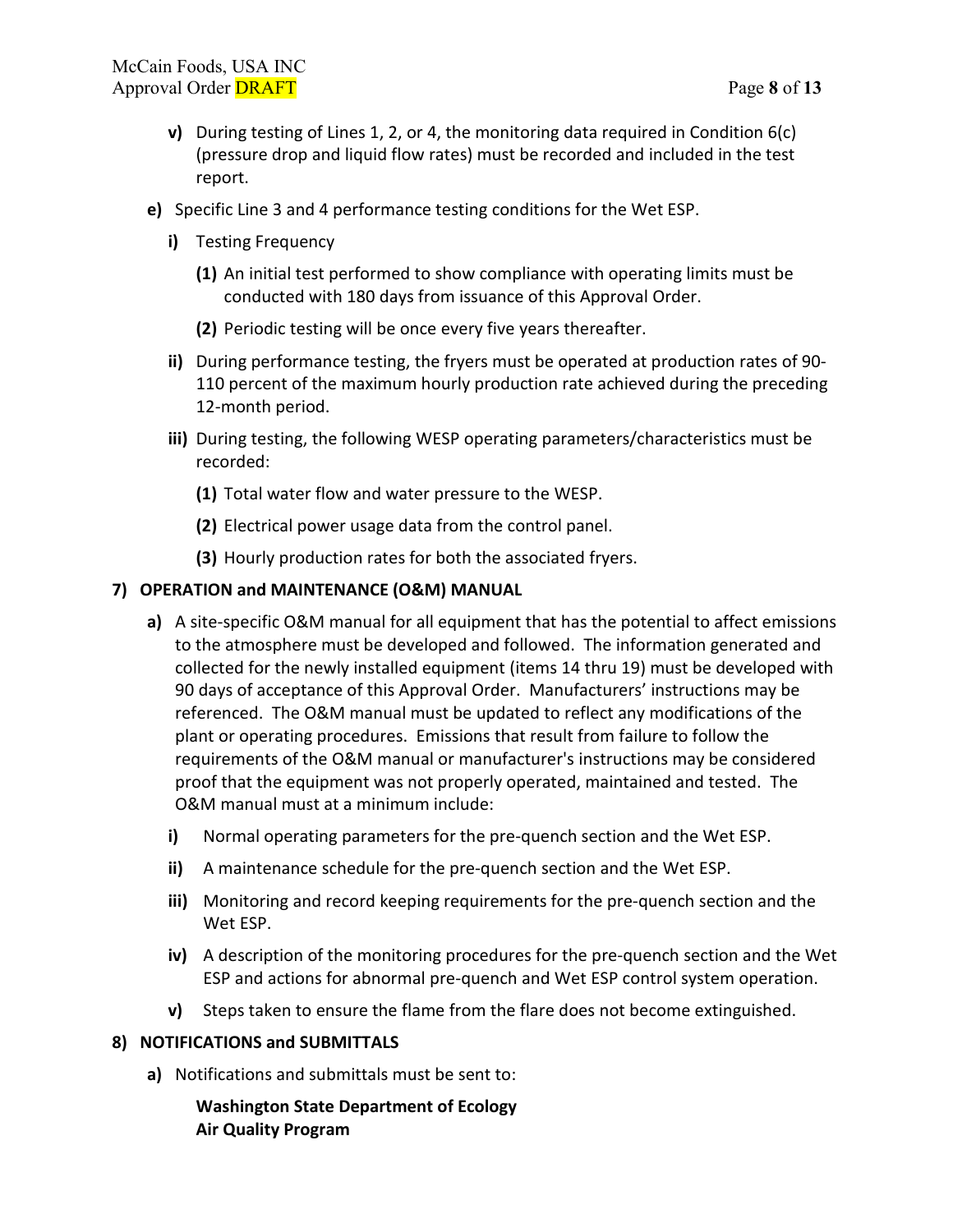# **4601 N. Monroe Street Spokane, WA 99205-1295**

Reports may also be submitted electronically to: [emissions.inventory@ecy.wa.gov](mailto:emissions.inventory@ecy.wa.gov)

*OR AS DIRECTED.*

### **9) MONITORING and RECORDKEEPING**

- **a)** Specific records must be kept on-site by the permittee and made available for inspection by Ecology upon request. The records must be organized in a readily accessible manner and cover a minimum of the most recent 60-month period. The records to be kept must include the following:
	- **i) Occurrence and duration of any malfunction** in the operation of the boilers that caused a violation of this Order. The record must include date, time, duration and/or cause, as applicable.
	- **ii) Boiler fuel consumption** for the three boilers for each calendar year. Records must show monthly fuel usage, monthly operating hours, and total annual fuel usage and operating hours of each boiler. This recordkeeping may done for each boiler separately, or by plant wide natural gas usage.
	- **iii) Boiler hours of operation** for each boiler must be recorded monthly, and totaled each calendar year.
	- **iv)** C**ombustion analysis reports** for the Boiler #3, to include annual tune-up showing burner performance in compliance with manufacturer's recommendations.
	- **v) Occurrence and duration of any malfunction** in the operation of either the prequench section or the Wet ESPs. The record must include date, time, duration and/or cause, as applicable.
	- **vi) Production throughput of finished product by type and quantity** each for the coproduct fryer (item 7) and the batter fryer (item 1) on a calendar year basis.
	- **vii)** A file of initial and any periodic **performance testing results.**
	- **viii) O&M manual and maintenance records.**

### **10) REPORTING**

- **a)** The permittee is required to submit annual emissions information to Ecology by January 30 for the previous calendar year when requested, including the following:
	- **i) Combined annual natural gas consumption** for the boilers.
	- **ii) Annual hours of operation** for each boiler.
	- **iii)** The **occurrence and duration of any malfunction** per the recordkeeping must be sent to the above address no later than 30-days following such event.
	- **iv) Production throughput of finished product by type and quantity** per the recordkeeping must be sent to the above address no later than 30-days following the end of the calendar year.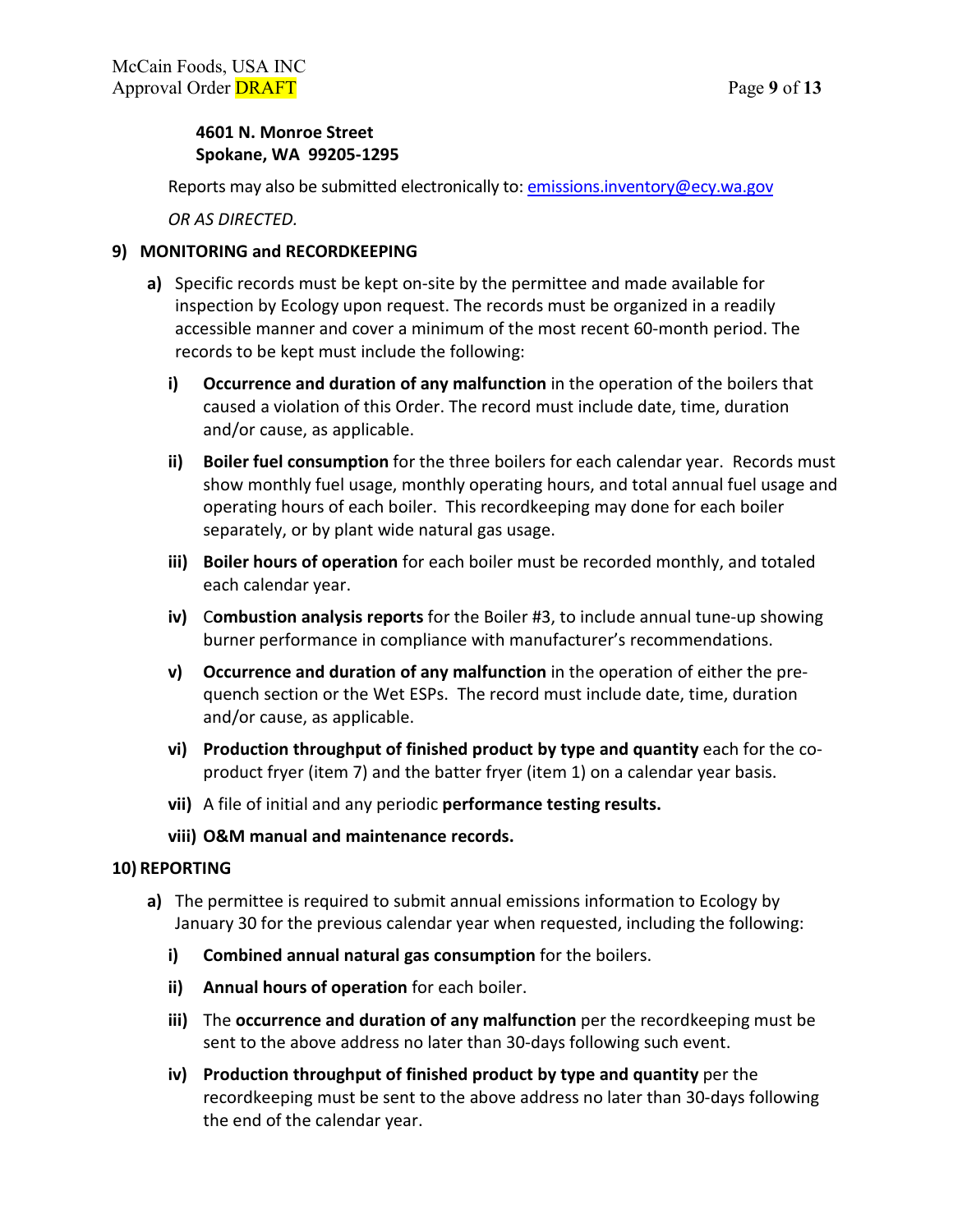- **v) Estimated PM and VOC air pollutant emissions** from the exhaust of both Wet ESPs for the given calendar year must be sent to the above address no later than 30 days following the end of the calendar year.
- **vi)** The results of all **initial performance and any subsequent periodic testing** must be sent to the above address no later than 60-days following such testing.

## **11) TESTING REQUIREMENTS**

- **a)** Performance testing must be performed at such times and frequencies specified in a condition of approval in this Order and at other times in accordance with WAC 173- 400-105(4).
- **b)** Performance testing must utilize the following test methods unless an alternative method is requested by the permittee and approved by Ecology in writing:
	- **i)** Visual determination of the opacity emissions from stationary sources per Title 40 Code of Federal Regulations, Part 60, Appendix A, Method 9 (referenced as Method 9).
	- **ii)** Total PM per Title 40 CFR 60, Appendix A, Method 5.
	- **iii)** PM10 per 40 CFR 60, Appendix A, Method 5 with 40 CFR 51, Appendix M, Method 202.
	- **iv)** NOx per 40 CFR 60, Appendix A, Method 7E.
	- **v)** CO per 40 CFR 60, Appendix A, Method 10.
	- **vi)** HCI per 40 CFR 60, Appendix A, Method 26 or 26A.
	- **vii)** Plant surveys for the presence of opacity from control devices must be performed using the techniques and procedures in 40 CFR 60, Appendix A, Method 22.
- **c)** Testing Logistics The permittee must provide testable emission points, sampling ports, safe access to sampling points and ports, and utilities for sampling and testing.
- **d)** Number of Test Runs Performance or compliance testing of each piece of pollution control equipment must consist of three separate runs of at least 60 minutes each.
- **e)** Throughput During Testing During testing, the process must be operated at a minimum of ninety percent of permitted production, or a minimum of 90 percent of the design capacity.
- **f)** Submittal of Performance Test Plan A written test protocol that includes a description of the equipment to be tested, the process and control device operating information to be collected during the test, and the sampling and analytical method(s) proposed, must be submitted to Ecology at least 30 calendar days prior to the start of any performance test.
- **g)** Notification of Inability to Conduct Performance Test If the permittee is unable to conduct any performance test as scheduled, Ecology must be notified at least 24 hours before the test at the address under "Notifications", Condition 8, or via telephone at (509) 329-3400.
- **h)** Plant Operator During Testing The plant process equipment must be operated and controlled by normal plant operators during the period when the performance testers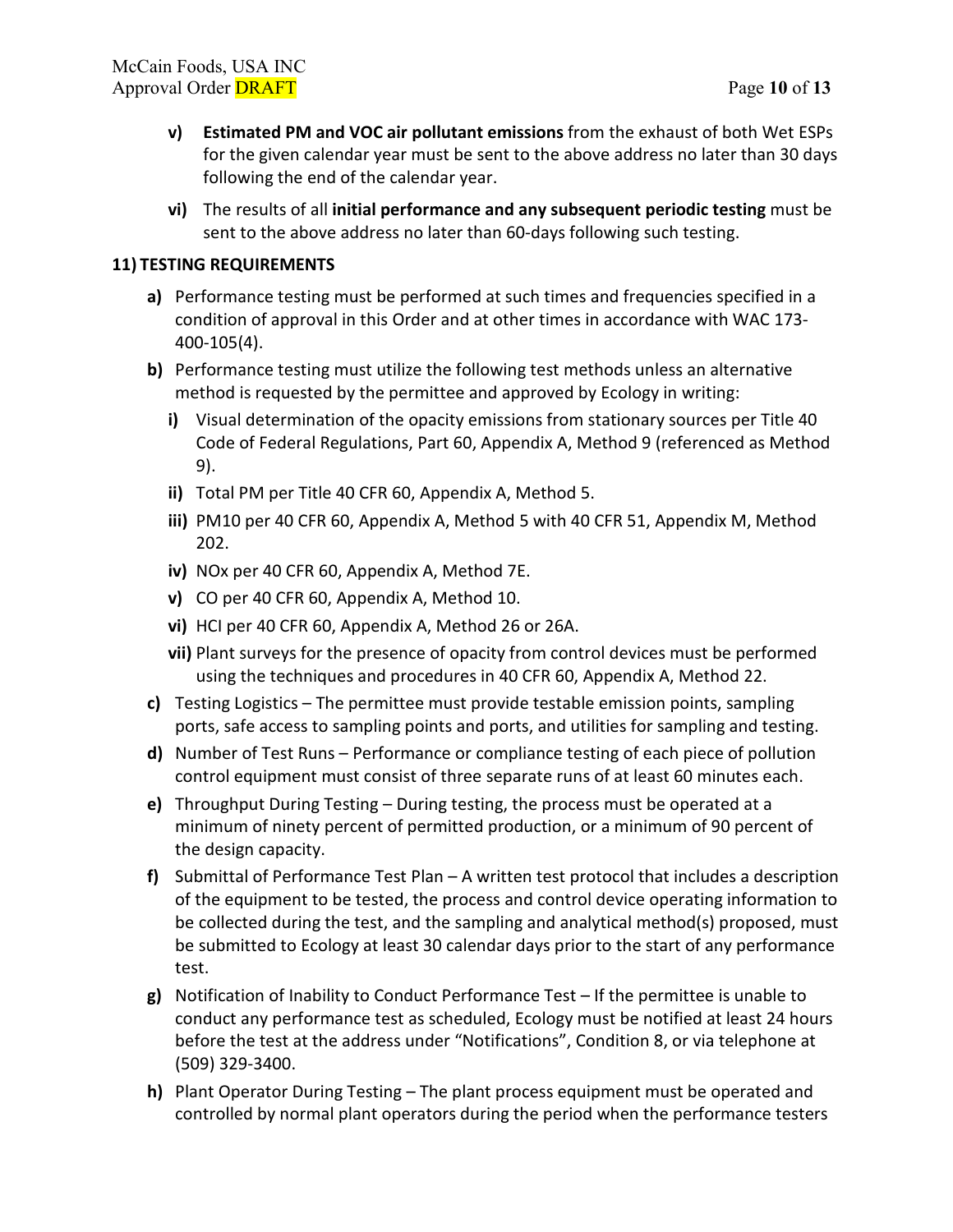are on-site to conduct testing and during actual testing.

**i)** Performance or Compliance Testing Results – The results of all initial performance testing and all other periodic performance testing must be sent to the address at Approval Condition 8. One copy of the completed test report must be submitted no later than 60-days after the last day of the testing.

#### **12) GENERAL CONDITIONS**

- **a) Activities Inconsistent with this Order** Any activity undertaken by the Permittee, or others, in a manner that is inconsistent with the data and specifications submitted as part of the NOC application or this NOC Approval Order, will be subject to Ecology enforcement under applicable regulations.
- **b) Availability of Order** Legible copies of this NOC Approval Order and any O&M manual(s) must be available to employees in direct operation of the equipment described in the NOC application and must be available for review upon request by Ecology.
- **c) Compliance Assurance Access** Access to the source by representatives of Ecology or the United States Environmental Protection Agency (EPA) must be permitted upon request. Failure to allow access is grounds for enforcement action under the federal Clean Air Act or the Washington State Clean Air Act, and may result in revocation of this NOC Approval Order
- **d) Discontinuing Construction or Operation** This NOC Approval Order will become invalid if construction of the equipment described in the NOC application and this NOC Approval Order does not commence within 18 months after receipt of this NOC Approval Order.

If construction or operation is discontinued for 18 months or longer on a portion or all of the equipment described in the NOC application and this NOC Approval Order, the portion of the NOC Approval Order regulating the inactive equipment will become invalid. Ecology may extend the 18-month period upon request by the Permittee and a satisfactory showing that an extension is justified

- **e) Equipment Operation** Operation of the facility must be conducted in compliance with all data and specifications submitted as part of the NOC application and in accordance with O&M manuals, unless otherwise approved in writing by Ecology
- **f) Violation Duration** If the Permittee violates an approval condition in this NOC Approval Order, the violation is presumed to commence at the time of the testing, recordkeeping, or monitoring which indicates noncompliance. The violation is presumed to continue until the time of retesting, recordkeeping, or monitoring which indicates compliance. A violation of an approval condition includes, but is not limited to, failure of air pollution control equipment, failure of other equipment resulting in increased emissions, or a failed source test indicating an exceedance of an emission limit. The duration of a violation may also be determined based on credible evidence which shows that the violation was of longer duration, that there were intervening days during which no violation occurred, or that the violation was not continuous in nature.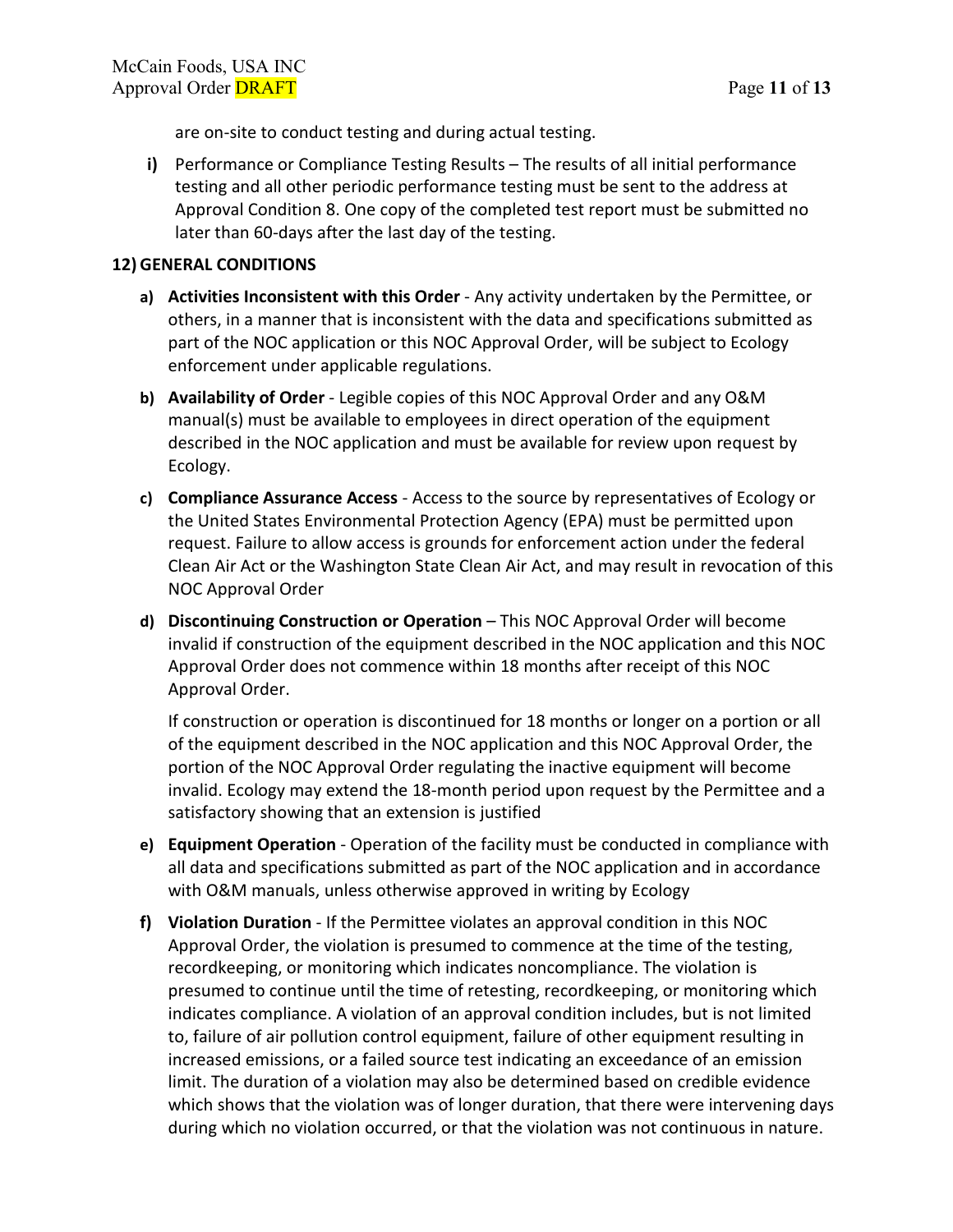- **g) Obligations Under Other Laws or Regulations** Nothing in this NOC Approval Order excuses the Permittee from compliance with any applicable federal, state, or local statutes, ordinances, or regulations
- **h) Maintaining Compliance** It will not be a defense for the Permittee in an enforcement action that it would have been necessary to halt or reduce the operations in order to maintain compliance with the conditions of this NOC Approval Order
- **i) Visible Emissions –** No visible emissions must be allowed beyond the property line, as determined by opacity readings.
- **j) Changes in Operations** Any changes in operation contrary to information submitted in the NOC application must be reported to Ecology at least 60 days before the changes are implemented. Such changes in operation may require a new or amended NOC Approval Order.

Authorization may be modified, suspended, or revoked in whole or part for cause, including, but not limited to, the following:

\* Violation of any terms or conditions of this authorization.

\* Obtaining this authorization by misrepresentation or failure to disclose full all relevant facts.

The provisions of this authorization are severable and, if any provision of this authorization or application of any provision to any circumstance is held invalid, the application of such provision to other circumstances, and the remainder of this authorization, will not be affected thereby.

### **Your Right to Appeal**

You have a right to appeal this NOC Approval Order to the Pollution Control Hearings Board (PCHB) within 30 days of the date of receipt of this NOC Approval Order. The appeal process is governed by Chapter 43.21B RCW and Chapter 371-08 WAC. "Date of receipt" is defined in RCW 43.21B.001(2).

To appeal you must do all of the following within 30 days of the date of receipt of this NOC Approval Order:

\* File your appeal and a copy of this NOC Approval Order with the PCHB (see addresses below). Filing means actual receipt by the PCHB during regular business hours.

\* Serve a copy of your appeal and this NOC Approval Order on Ecology in paper form by mail or in person (see addresses below). E-mail is not accepted.